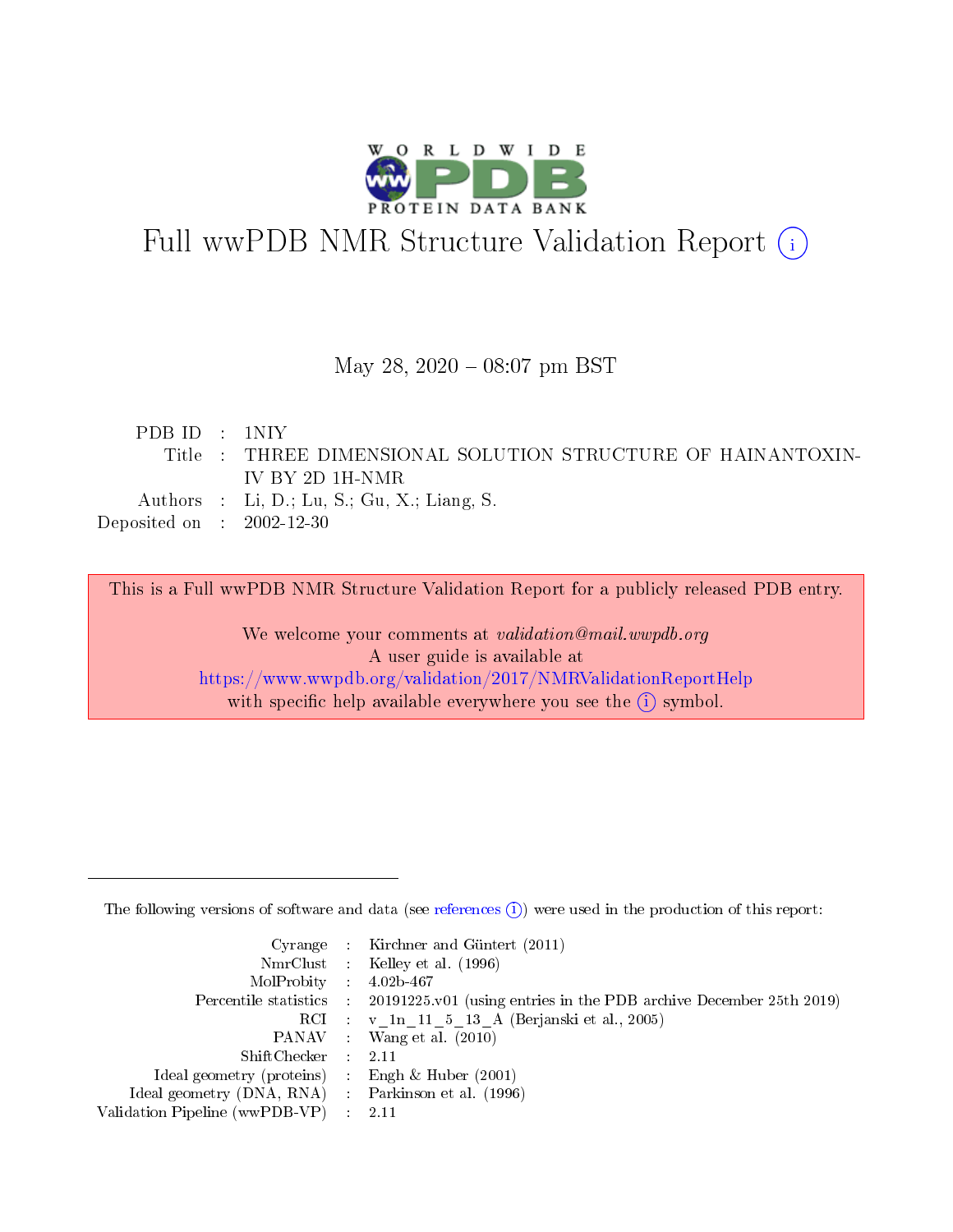## 1 [O](https://www.wwpdb.org/validation/2017/NMRValidationReportHelp#overall_quality)verall quality at a glance (i)

The following experimental techniques were used to determine the structure: SOLUTION NMR

The overall completeness of chemical shifts assignment was not calculated.

Percentile scores (ranging between 0-100) for global validation metrics of the entry are shown in the following graphic. The table shows the number of entries on which the scores are based.



Ramachandran outliers | 154571 | 11451 Sidechain outliers 154315 11428

The table below summarises the geometric issues observed across the polymeric chains and their fit to the experimental data. The red, orange, yellow and green segments indicate the fraction of residues that contain outliers for  $>=3, 2, 1$  and 0 types of geometric quality criteria. A cyan segment indicates the fraction of residues that are not part of the well-defined cores, and a grey segment represents the fraction of residues that are not modelled. The numeric value for each fraction is indicated below the corresponding segment, with a dot representing fractions  $\epsilon = 5\%$ 

| Mol | $\gamma$ hain | Length | Quality of chain |     |    |     |
|-----|---------------|--------|------------------|-----|----|-----|
|     |               |        |                  |     |    |     |
|     |               | 36     | 64%              | 19% | 6% | 11% |

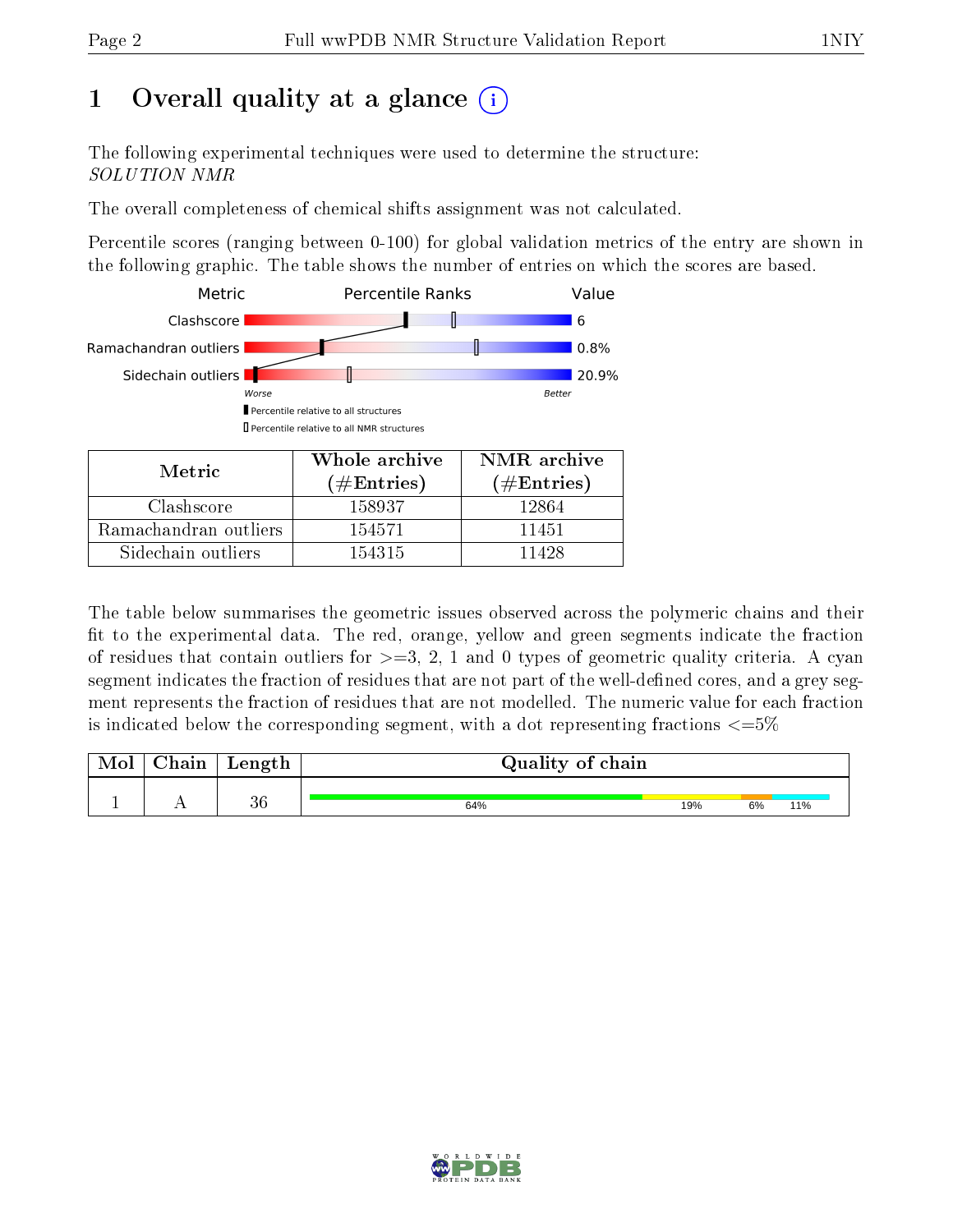## 2 Ensemble composition and analysis  $(i)$

This entry contains 20 models. Model 7 is the overall representative, medoid model (most similar to other models). The authors have identified model 1 as representative.

The following residues are included in the computation of the global validation metrics.

| Well-defined (core) protein residues      |                                  |  |
|-------------------------------------------|----------------------------------|--|
| Well-defined core   Residue range (total) | Backbone RMSD (Å)   Medoid model |  |
| A:2-A:33 $(32)$                           | $\rm 0.22$                       |  |

Ill-defined regions of proteins are excluded from the global statistics.

Ligands and non-protein polymers are included in the analysis.

The models can be grouped into 4 clusters. No single-model clusters were found.

| Cluster number | Models                  |
|----------------|-------------------------|
|                | 1, 2, 3, 10, 13, 14, 19 |
|                | 5, 7, 11, 12, 18        |
|                | 4, 8, 9, 17             |
|                | 6, 15, 16, 20           |

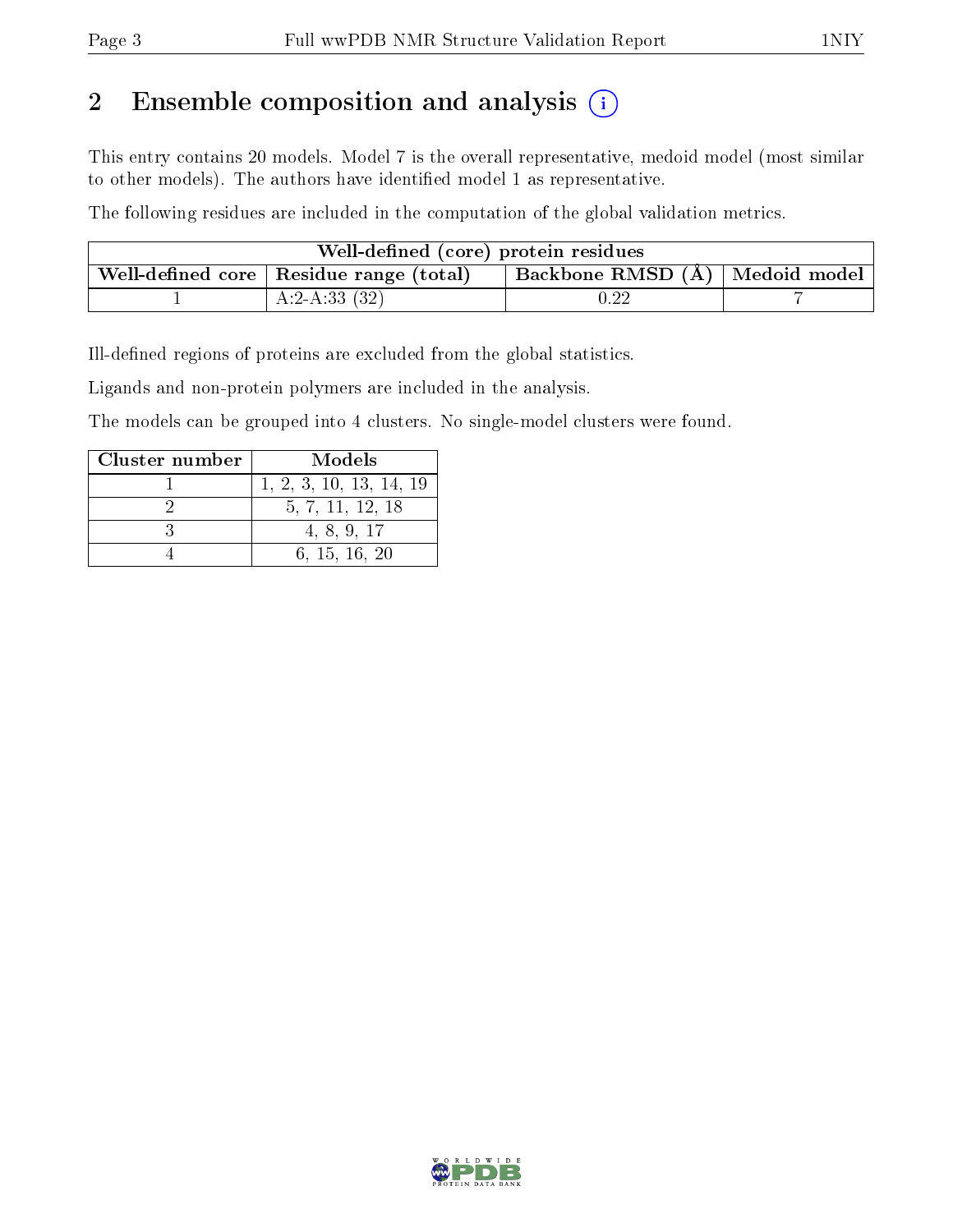## 3 Entry composition (i)

There is only 1 type of molecule in this entry. The entry contains 536 atoms, of which 261 are hydrogens and 0 are deuteriums.

Molecule 1 is a protein called HAINANTOXIN-IV.

| Mol | Chain   Residues |                |     | Atoms |    |    | race |
|-----|------------------|----------------|-----|-------|----|----|------|
|     |                  | $_{\rm Total}$ |     | H     |    |    |      |
|     | 36               | 536            | 166 | 261   | 53 | 50 |      |

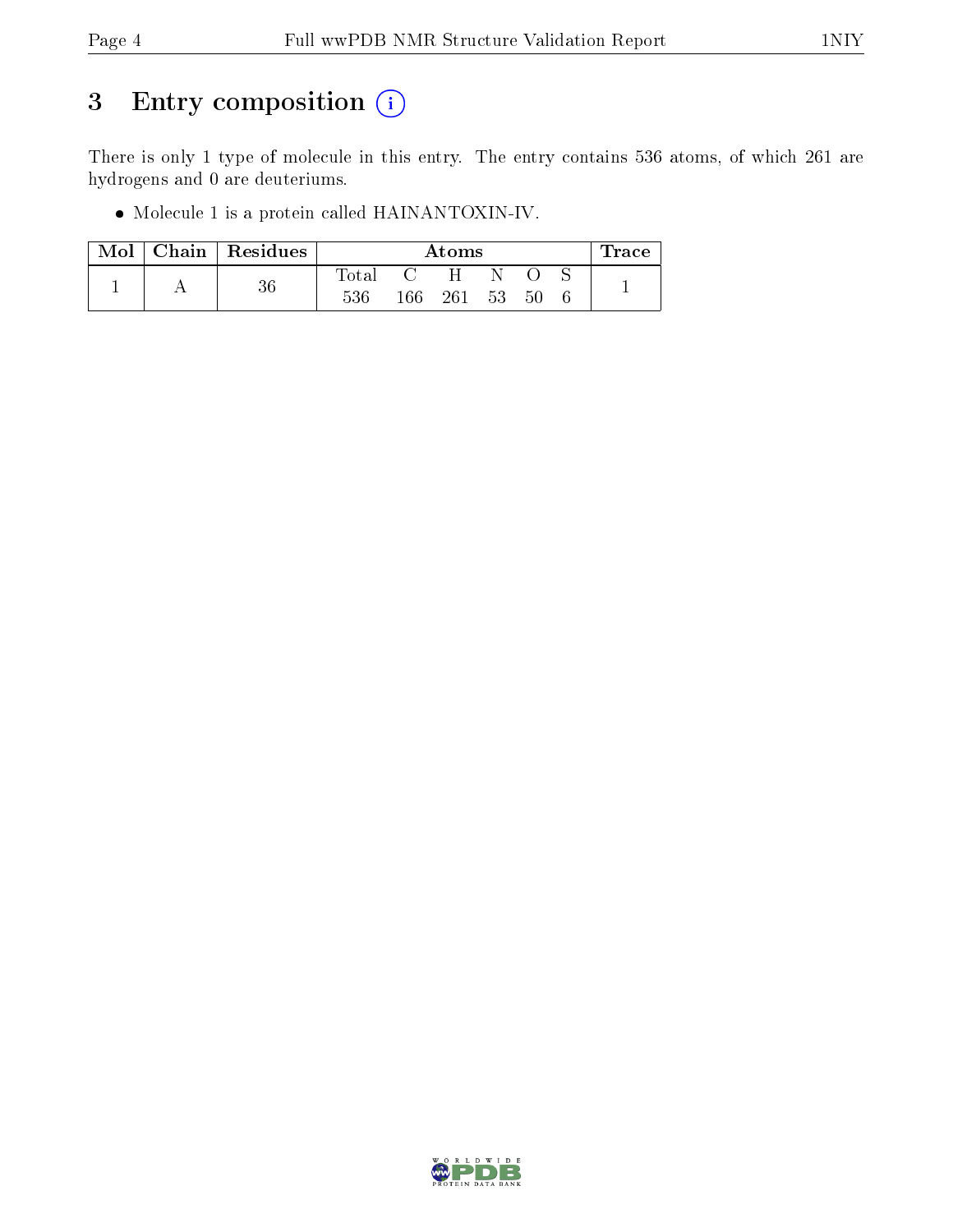## 4 Residue-property plots  $\binom{1}{1}$

## <span id="page-4-0"></span>4.1 Average score per residue in the NMR ensemble

These plots are provided for all protein, RNA and DNA chains in the entry. The first graphic is the same as shown in the summary in section 1 of this report. The second graphic shows the sequence where residues are colour-coded according to the number of geometric quality criteria for which they contain at least one outlier: green  $= 0$ , yellow  $= 1$ , orange  $= 2$  and red  $= 3$  or more. Stretches of 2 or more consecutive residues without any outliers are shown as green connectors. Residues which are classified as ill-defined in the NMR ensemble, are shown in cyan with an underline colour-coded according to the previous scheme. Residues which were present in the experimental sample, but not modelled in the final structure are shown in grey.

• Molecule 1: HAINANTOXIN-IV



## 4.2 Scores per residue for each member of the ensemble

Colouring as in section [4.1](#page-4-0) above.

### 4.2.1 Score per residue for model 1

• Molecule 1: HAINANTOXIN-IV



#### 4.2.2 Score per residue for model 2



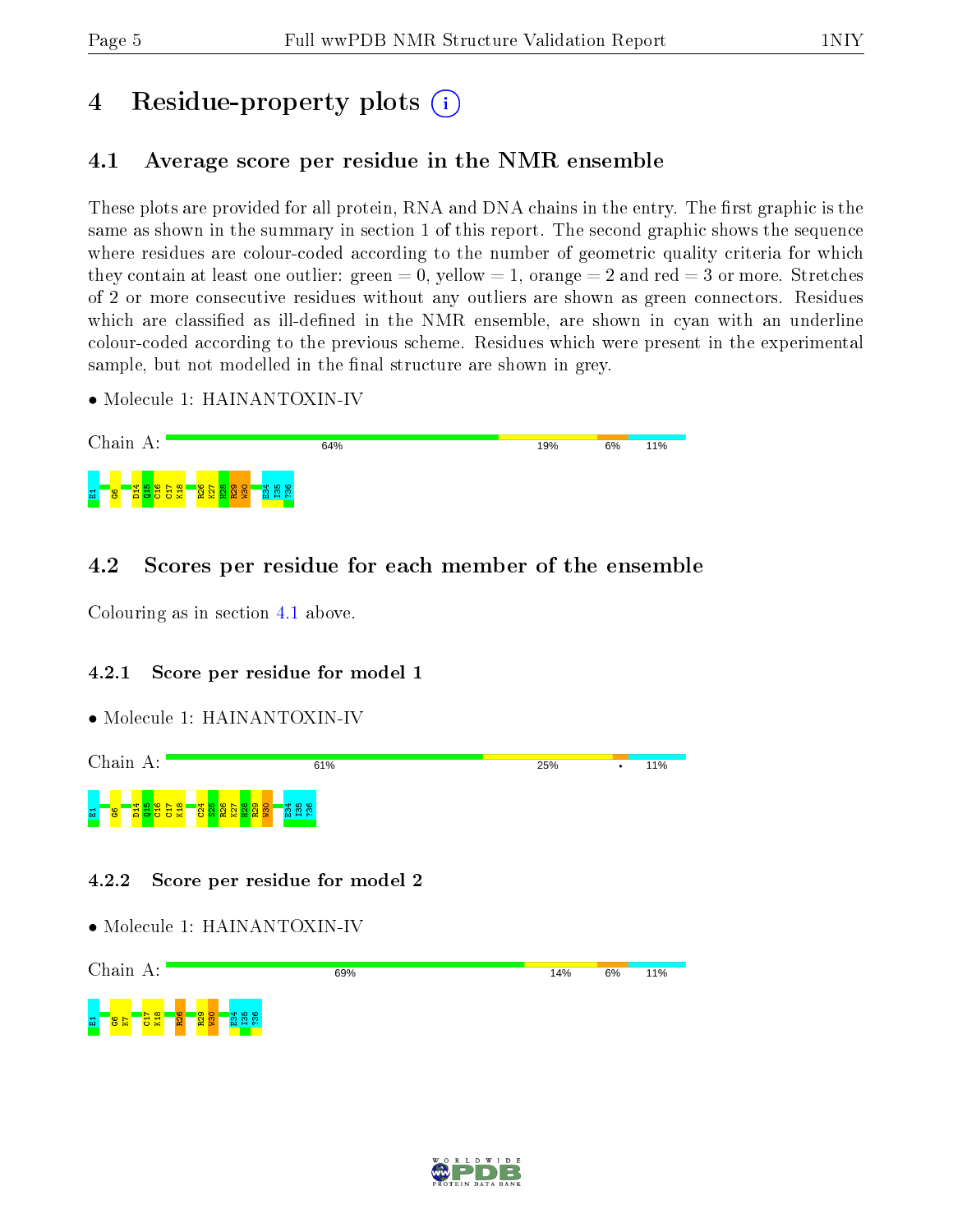#### 4.2.3 Score per residue for model 3

• Molecule 1: HAINANTOXIN-IV

|   | Chain A: |                       |        |             |   |      |     |  |                   |  |  |  | 67% |  |  |  |  |  |  |  |  |  |  |  |  | 17% |  | 6% |  | 11% |  |
|---|----------|-----------------------|--------|-------------|---|------|-----|--|-------------------|--|--|--|-----|--|--|--|--|--|--|--|--|--|--|--|--|-----|--|----|--|-----|--|
| 희 | <b>G</b> | <b>p<sub>14</sub></b> | r<br>릉 | ற<br>828825 | G | စ္စာ | င္က |  | 388<br><b>NHA</b> |  |  |  |     |  |  |  |  |  |  |  |  |  |  |  |  |     |  |    |  |     |  |

#### 4.2.4 Score per residue for model 4

• Molecule 1: HAINANTOXIN-IV



#### 4.2.5 Score per residue for model 5

• Molecule 1: HAINANTOXIN-IV

|   | Chain A: |  |  |   |   |    |  |  |                        | 69% |  | 14% | 6% | 11% |
|---|----------|--|--|---|---|----|--|--|------------------------|-----|--|-----|----|-----|
| 圖 | Ä        |  |  | œ | д | e. |  |  | ုပ္ေလး<br><b>PP 29</b> |     |  |     |    |     |

#### 4.2.6 Score per residue for model 6

• Molecule 1: HAINANTOXIN-IV



#### 4.2.7 Score per residue for model 7 (medoid)



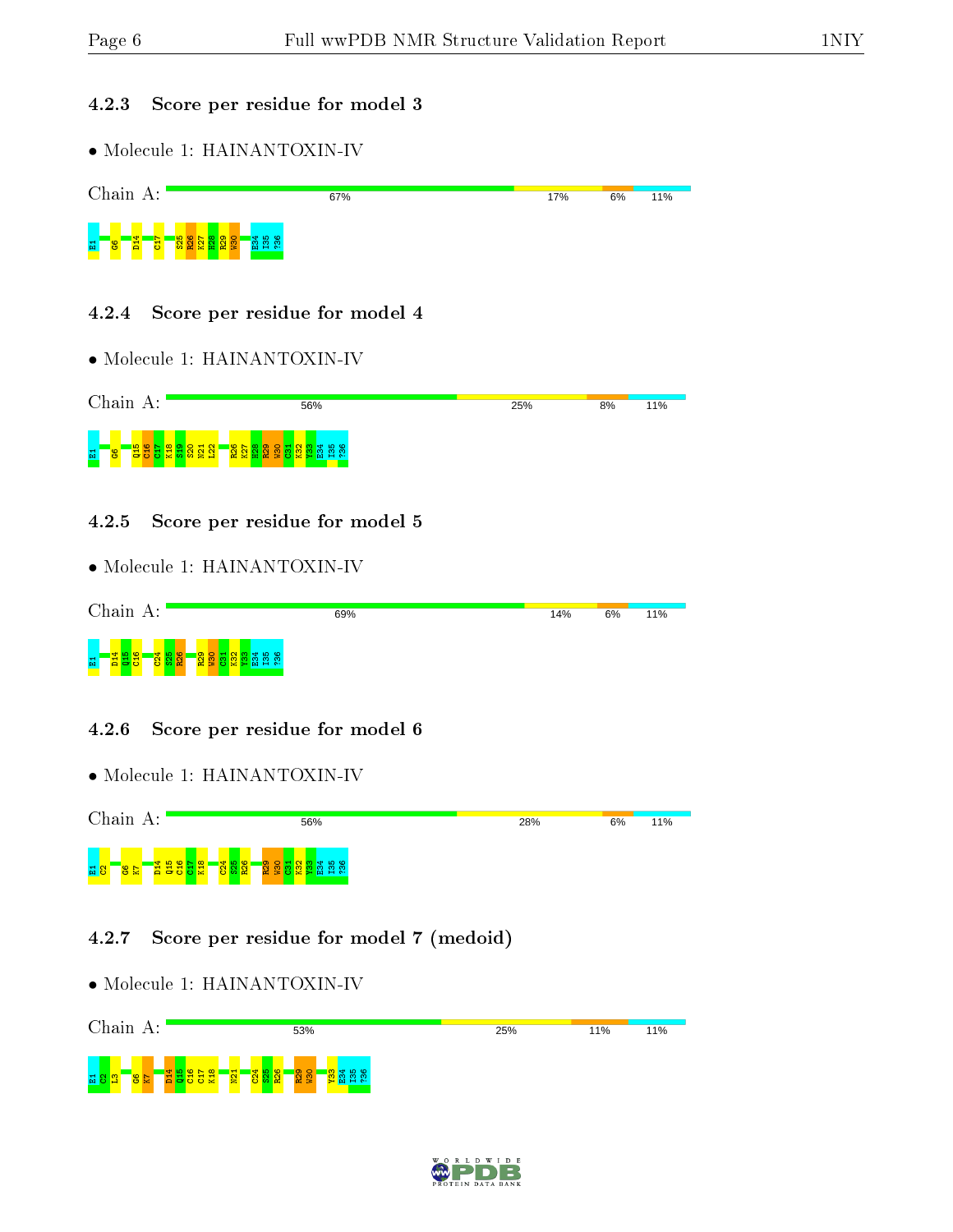#### 4.2.8 Score per residue for model 8

• Molecule 1: HAINANTOXIN-IV



#### 4.2.9 Score per residue for model 9

• Molecule 1: HAINANTOXIN-IV



#### 4.2.10 Score per residue for model 10

• Molecule 1: HAINANTOXIN-IV

|   | Chain |               | А:            |   |                      |  |                                               | 67% | 17% | 6% | 11% |
|---|-------|---------------|---------------|---|----------------------|--|-----------------------------------------------|-----|-----|----|-----|
| 圖 | န္တ   | $\frac{2}{2}$ | <b>N</b><br>흉 | ō | $\sigma$<br>1일 1일 1일 |  | <mark>စ္ပြဲ</mark> ဆုံးစံ<br>းကိ<br>m.<br>-67 |     |     |    |     |

#### 4.2.11 Score per residue for model 11

• Molecule 1: HAINANTOXIN-IV



#### 4.2.12 Score per residue for model 12



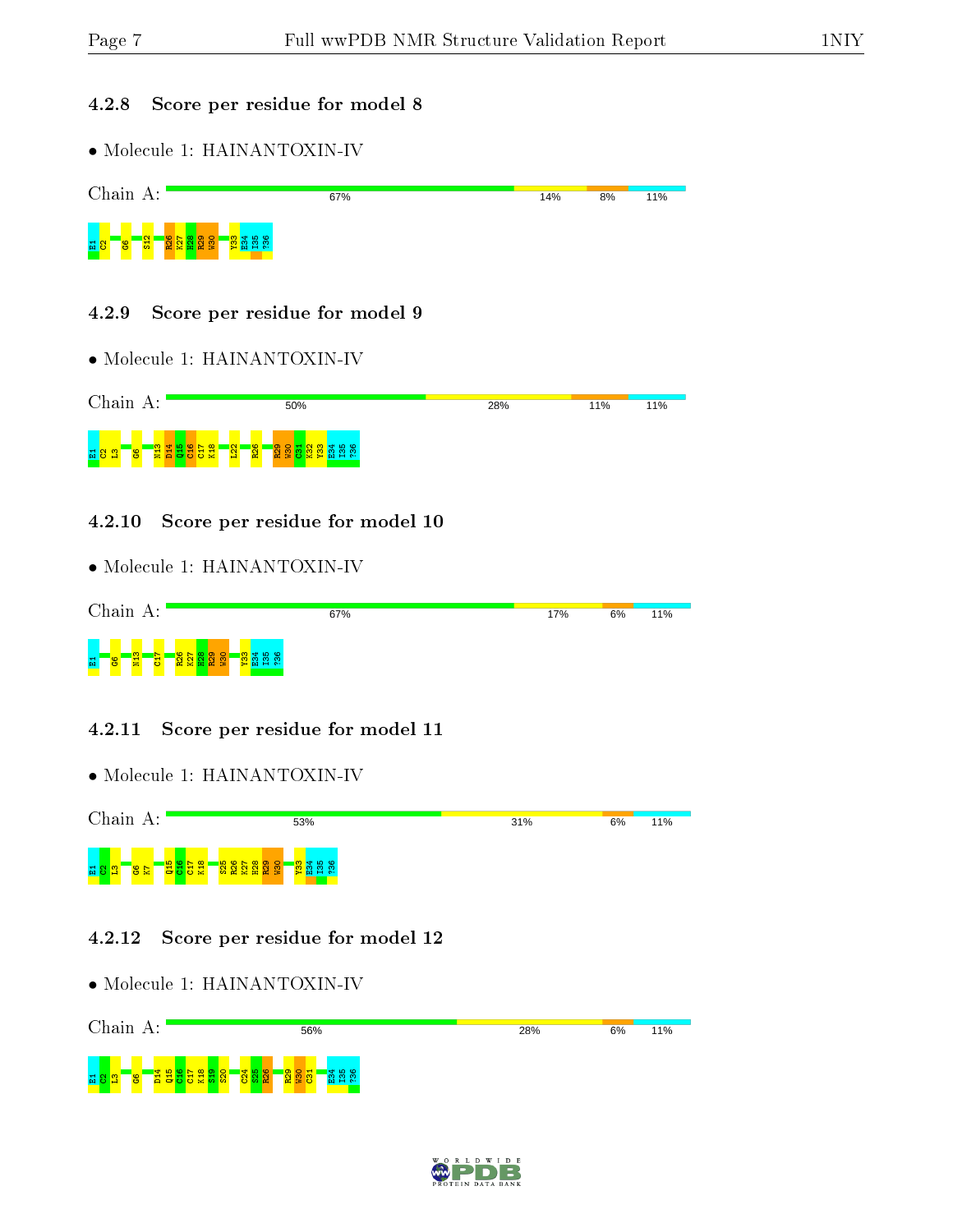#### 4.2.13 Score per residue for model 13

• Molecule 1: HAINANTOXIN-IV



#### 4.2.14 Score per residue for model 14

• Molecule 1: HAINANTOXIN-IV



#### 4.2.15 Score per residue for model 15

• Molecule 1: HAINANTOXIN-IV



#### 4.2.16 Score per residue for model 16

• Molecule 1: HAINANTOXIN-IV



#### 4.2.17 Score per residue for model 17



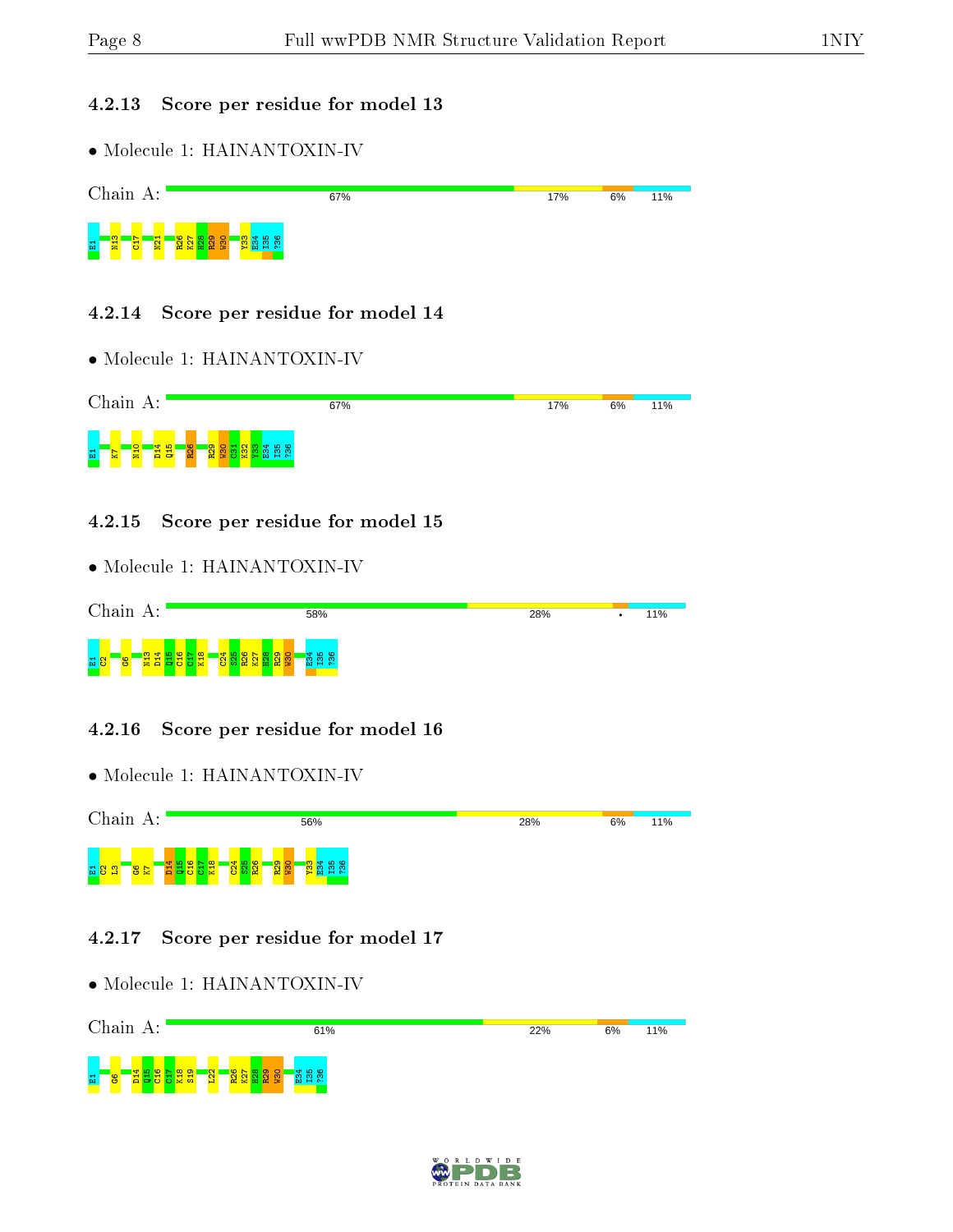#### 4.2.18 Score per residue for model 18

• Molecule 1: HAINANTOXIN-IV



#### 4.2.19 Score per residue for model 19

• Molecule 1: HAINANTOXIN-IV



#### 4.2.20 Score per residue for model 20



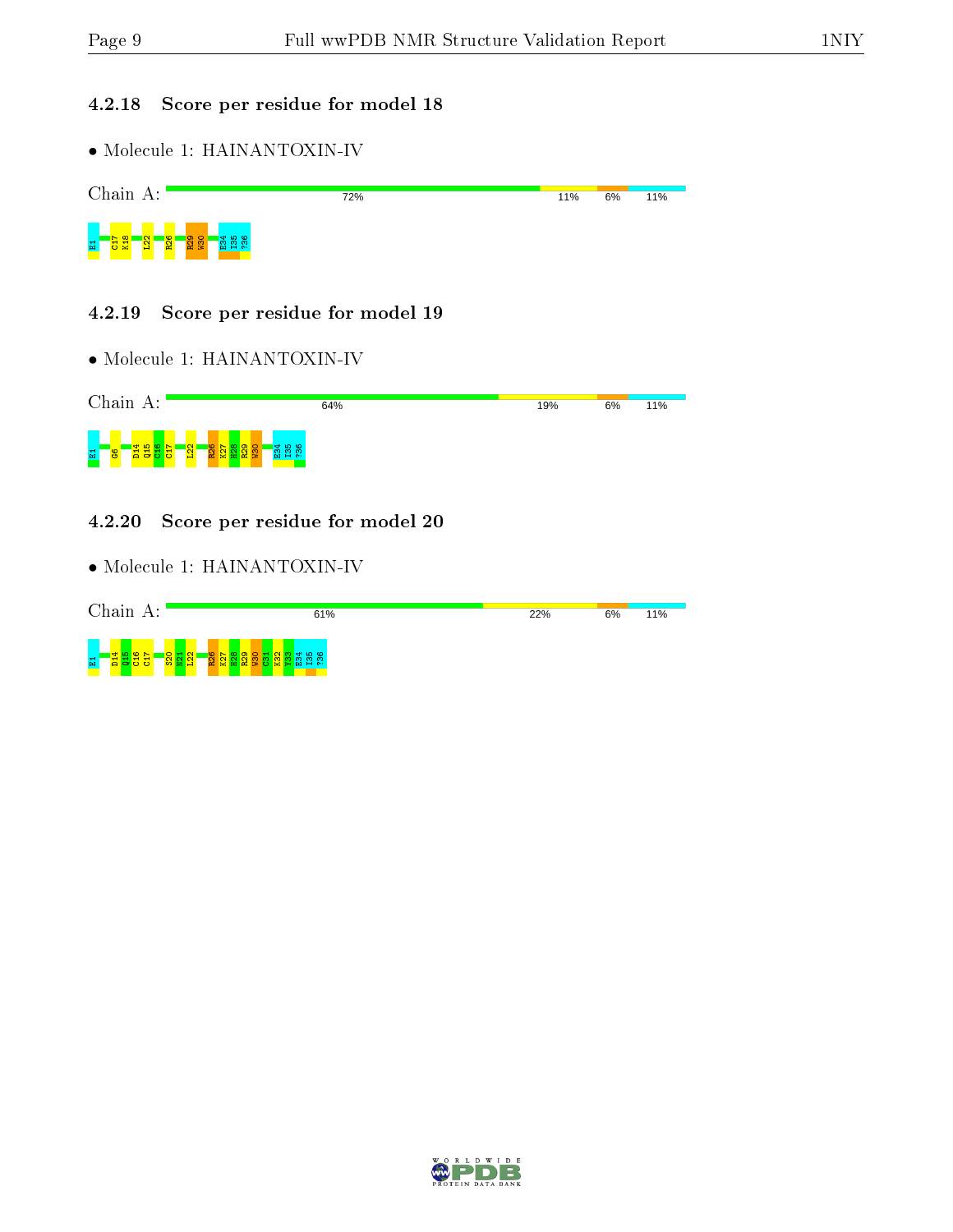## 5 Refinement protocol and experimental data overview  $(i)$

The models were refined using the following method: *simulated annealing*.

Of the 50 calculated structures, 20 were deposited, based on the following criterion: structures with the lowest energy.

The following table shows the software used for structure solution, optimisation and refinement.

| Software name   Classification |                           | Version |
|--------------------------------|---------------------------|---------|
| $^+$ X-PLOR.                   | refinement                | -3.851  |
| <b>FELIX</b>                   | structure solution   98.0 |         |

No chemical shift data was provided. No validations of the models with respect to experimental NMR restraints is performed at this time.

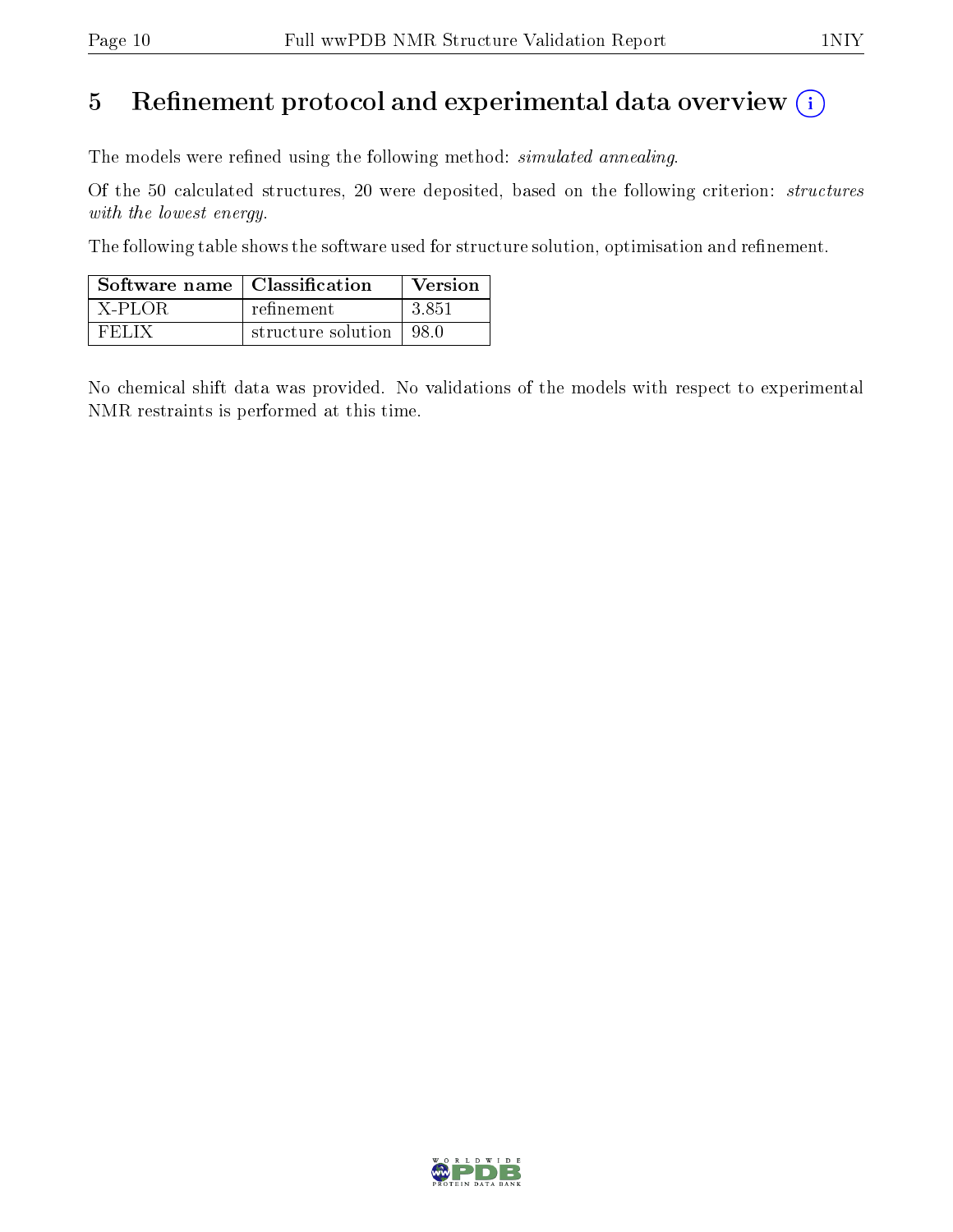## 6 Model quality  $(i)$

## 6.1 Standard geometry (i)

Bond lengths and bond angles in the following residue types are not validated in this section: NH2

There are no covalent bond-length or bond-angle outliers.

Chiral center outliers are detected by calculating the chiral volume of a chiral center and verifying if the center is modelled as a planar moiety or with the opposite hand. A planarity outlier is detected by checking planarity of atoms in a peptide group, atoms in a mainchain group or atoms of a sidechain that are expected to be planar.

|  | Mol   Chain   Chirality   Planarity |               |
|--|-------------------------------------|---------------|
|  | $0.0 \pm 0.0$                       | $2.0 \pm 0.0$ |
|  |                                     |               |

There are no bond-length outliers.

There are no bond-angle outliers.

There are no chirality outliers.

All unique planar outliers are listed below. They are sorted by the frequency of occurrence in the ensemble.

|  |    |               | Mol   Chain   Res   Type   Group   Models (Total) |
|--|----|---------------|---------------------------------------------------|
|  | 26 | ARG Sidechain |                                                   |
|  | 29 | ARG Sidechain |                                                   |

## 6.2 Too-close contacts  $(i)$

In the following table, the Non-H and H(model) columns list the number of non-hydrogen atoms and hydrogen atoms in each chain respectively. The H(added) column lists the number of hydrogen atoms added and optimized by MolProbity. The Clashes column lists the number of clashes averaged over the ensemble.

|     |      | $\boxed{\text{Mol}$ Chain   Non-H   H(model)   H(added)   Clashes |      |    |
|-----|------|-------------------------------------------------------------------|------|----|
|     | 248  | 234                                                               | 234  |    |
| All | 4960 | 4680                                                              | 4680 | 59 |

The all-atom clashscore is defined as the number of clashes found per 1000 atoms (including hydrogen atoms). The all-atom clashscore for this structure is 6.

All unique clashes are listed below, sorted by their clash magnitude.

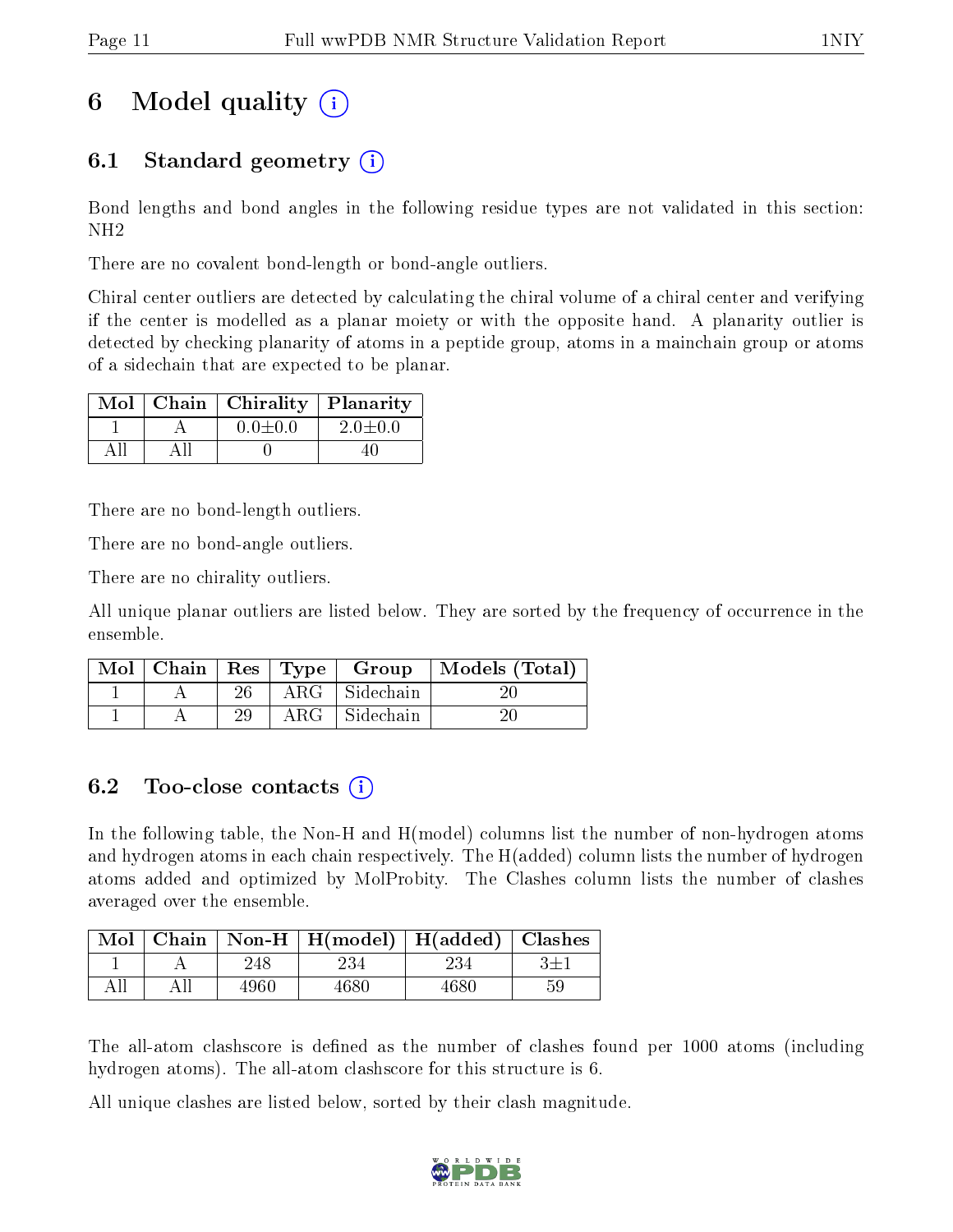| Atom-1            | Atom-2              | $Clash(\AA)$ |             | Models |                |  |
|-------------------|---------------------|--------------|-------------|--------|----------------|--|
|                   |                     |              | Distance(A) | Worst  | Total          |  |
| 1:A:3:LEU:HD22    | 1:A:7:LYS:HG2       | 0.54         | 1.77        | 16     | 1              |  |
| 1: A:6: GLY: HA2  | 1: A:30:TRP:CE3     | 0.53         | 2.39        | 15     | 15             |  |
| 1: A:17: CYS:HB2  | 1: A: 22: LEU: HD12 | 0.52         | 1.82        | 18     | $\overline{2}$ |  |
| 1: A:30:TRP:C     | 1: A:30:TRP:CD1     | 0.52         | 2.83        | 6      | 8              |  |
| 1: A:16: CYS:SG   | 1: A:22:LEU:HB3     | 0.51         | 2.44        | 4      | 3              |  |
| 1: A:30:TRP:CD1   | 1: A:30:TRP: C      | 0.51         | 2.81        | 4      | 12             |  |
| 1:A:14:ASP:HA     | 1:A:24:CYS:SG       | 0.51         | 2.45        | 7      | 6              |  |
| 1: A:16: CYS:SG   | 1: A:24:CYS:SG      | 0.51         | 3.09        | 15     | 6              |  |
| 1: A:16: CYS:SG   | 1: A: 22: LEU: CB   | 0.44         | 3.06        | 17     | 1              |  |
| 1: A:3: LEU: HD22 | 1:A:7:LYS:HB3       | 0.43         | 1.91        | 7      | 1              |  |
| 1: A:3: LEU: HB3  | 1: A: 7: LYS: HB3   | 0.43         | 1.90        | 11     | 1              |  |
| 1: A:3: LEU: HB2  | 1: A:16:CYS:HA      | 0.42         | 1.90        | 9      |                |  |
| 1: A:3: LEU: HB2  | 1: A:31: CYS:SG     | 0.41         | 2.55        | 12     | 1              |  |
| 1:A:28:HIS:HB3    | 1: A:30:TRP:CD1     | 0.40         | 2.51        | 11     |                |  |

## 6.3 Torsion angles  $(i)$

#### 6.3.1 Protein backbone  $(i)$

In the following table, the Percentiles column shows the percent Ramachandran outliers of the chain as a percentile score with respect to all PDB entries followed by that with respect to all NMR entries. The Analysed column shows the number of residues for which the backbone conformation was analysed and the total number of residues.

| Mol | Chain | Analysed       | Favoured                                                                  | Allowed   | Outliers | Percentiles |         |  |
|-----|-------|----------------|---------------------------------------------------------------------------|-----------|----------|-------------|---------|--|
|     |       | $32/36$ (89\%) | $30\pm1$ (94 $\pm3\%$ )   2 $\pm1$ (5 $\pm3\%$ )   0 $\pm0$ (1 $\pm1\%$ ) |           |          | 24          | $H - 1$ |  |
| All |       | 640/720(89%)   | $604(94\%)$                                                               | 31 $(5%)$ | 5(1%)    | 24          | $-1$    |  |

All 2 unique Ramachandran outliers are listed below. They are sorted by the frequency of occurrence in the ensemble.

|  |  | Mol   Chain   Res   Type   Models (Total) |
|--|--|-------------------------------------------|
|  |  |                                           |
|  |  |                                           |

#### 6.3.2 Protein sidechains  $\hat{1}$

In the following table, the Percentiles column shows the percent sidechain outliers of the chain as a percentile score with respect to all PDB entries followed by that with respect to all NMR entries. The Analysed column shows the number of residues for which the sidechain conformation was analysed and the total number of residues.

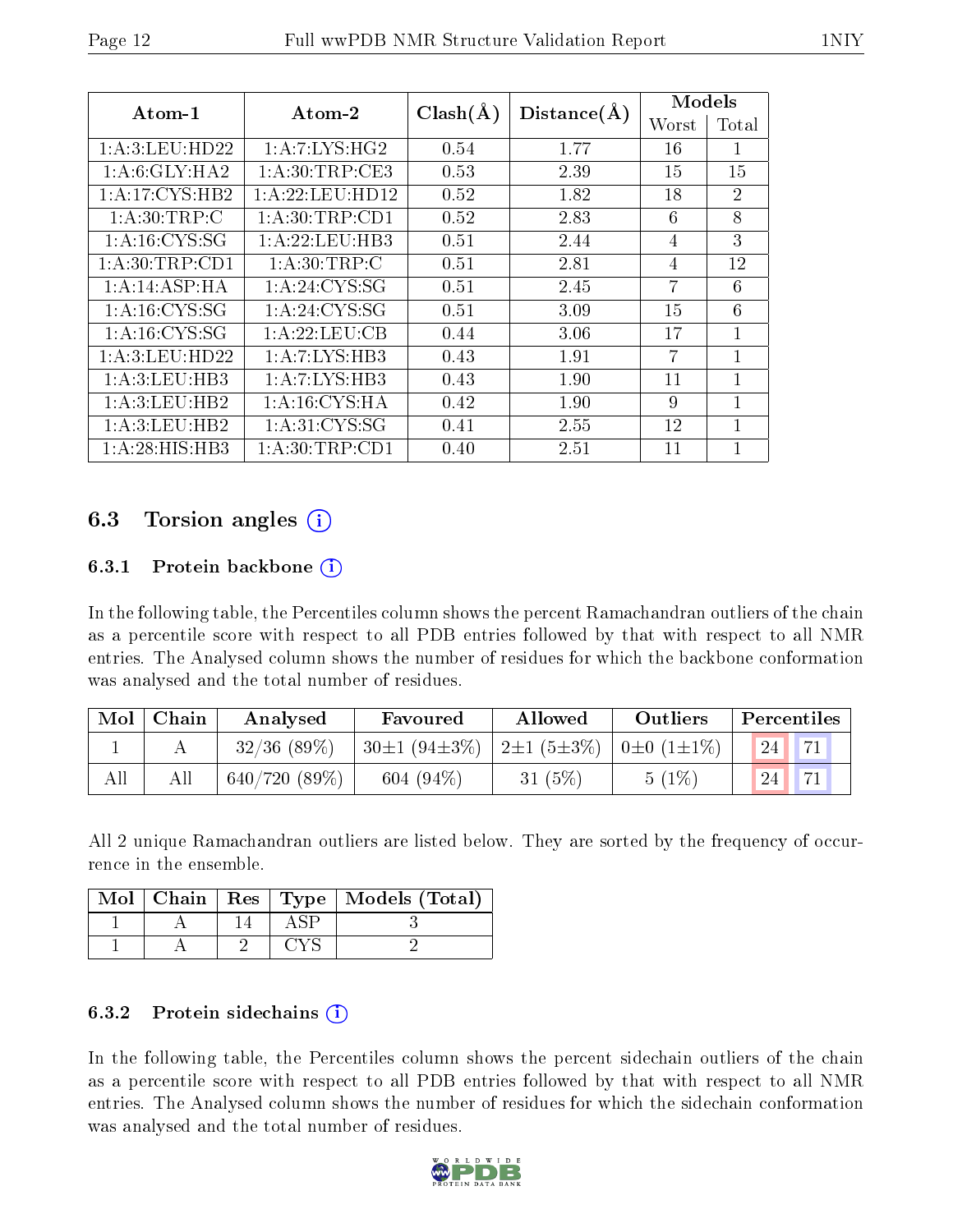| $\operatorname{Mol}$ | Chain | Analysed        | <b>Rotameric</b>                      | Outliers    | Percentiles |  |                          |
|----------------------|-------|-----------------|---------------------------------------|-------------|-------------|--|--------------------------|
|                      |       | $29/32(91\%)$   | $23\pm2(79\pm6\%)$ 6 $\pm2(21\pm6\%)$ |             |             |  | $\boxed{3}$ $\boxed{32}$ |
| All                  |       | $580/640(91\%)$ | $459(79\%)$                           | $121(21\%)$ |             |  | 32                       |

All 20 unique residues with a non-rotameric sidechain are listed below. They are sorted by the frequency of occurrence in the ensemble.

| Mol            | ${\bf Chain}$      | Res            | Type                                    | Models (Total)   |
|----------------|--------------------|----------------|-----------------------------------------|------------------|
| $\mathbf{1}$   | A                  | 30             | TRP                                     | 20               |
| $\mathbf{1}$   | $\overline{\rm A}$ | 18             | <b>LYS</b>                              | 12               |
| $\overline{1}$ | $\boldsymbol{A}$   | 27             | <b>LYS</b>                              | 11               |
| $\mathbf{1}$   | A                  | 17             | $\overline{\text{C} \text{Y}} \text{S}$ | 10               |
| $\mathbf{1}$   | A                  | 29             | ARG                                     | $10\,$           |
| $\mathbf{1}$   | A                  | 26             | $\rm{ARG}$                              | 8                |
| $\mathbf{1}$   | $\boldsymbol{A}$   | 14             | ASP                                     | $\overline{7}$   |
| $\mathbf{1}$   | $\mathbf{A}$       | 33             | <b>TYR</b>                              | $\overline{7}$   |
| $\mathbf{1}$   | A                  | 32             | <b>LYS</b>                              | $\boldsymbol{6}$ |
| $\mathbf{1}$   | A                  | 15             | <b>GLN</b>                              | $\overline{6}$   |
| $\mathbf{1}$   | A                  | 13             | <b>ASN</b>                              | $\overline{4}$   |
| $\mathbf{1}$   | $\boldsymbol{A}$   | $\overline{7}$ | <b>LYS</b>                              | $\overline{4}$   |
| $\mathbf{1}$   | A                  | $\overline{2}$ | $\overline{\text{CYS}}$                 | $\overline{3}$   |
| $\mathbf{1}$   | A                  | 21             | <b>ASN</b>                              | $\overline{3}$   |
| $\mathbf{1}$   | $\mathbf{A}$       | 20             | <b>SER</b>                              | $\overline{3}$   |
| $\mathbf{1}$   | $\overline{\rm A}$ | 25             | SER                                     | $\overline{2}$   |
| $\mathbf{1}$   | $\mathbf{A}$       | 16             | <b>CYS</b>                              | $\overline{2}$   |
| $\mathbf{1}$   | A                  | 10             | ASN                                     | $\mathbf{1}$     |
| $\mathbf{1}$   | A                  | 12             | SER                                     | $\mathbf{1}$     |
| $\mathbf{1}$   | А                  | 19             | SER                                     | $\mathbf{1}$     |

#### 6.3.3 RNA (i)

There are no RNA molecules in this entry.

### 6.4 Non-standard residues in protein, DNA, RNA chains  $(i)$

There are no non-standard protein/DNA/RNA residues in this entry.

#### 6.5 Carbohydrates  $(i)$

There are no carbohydrates in this entry.

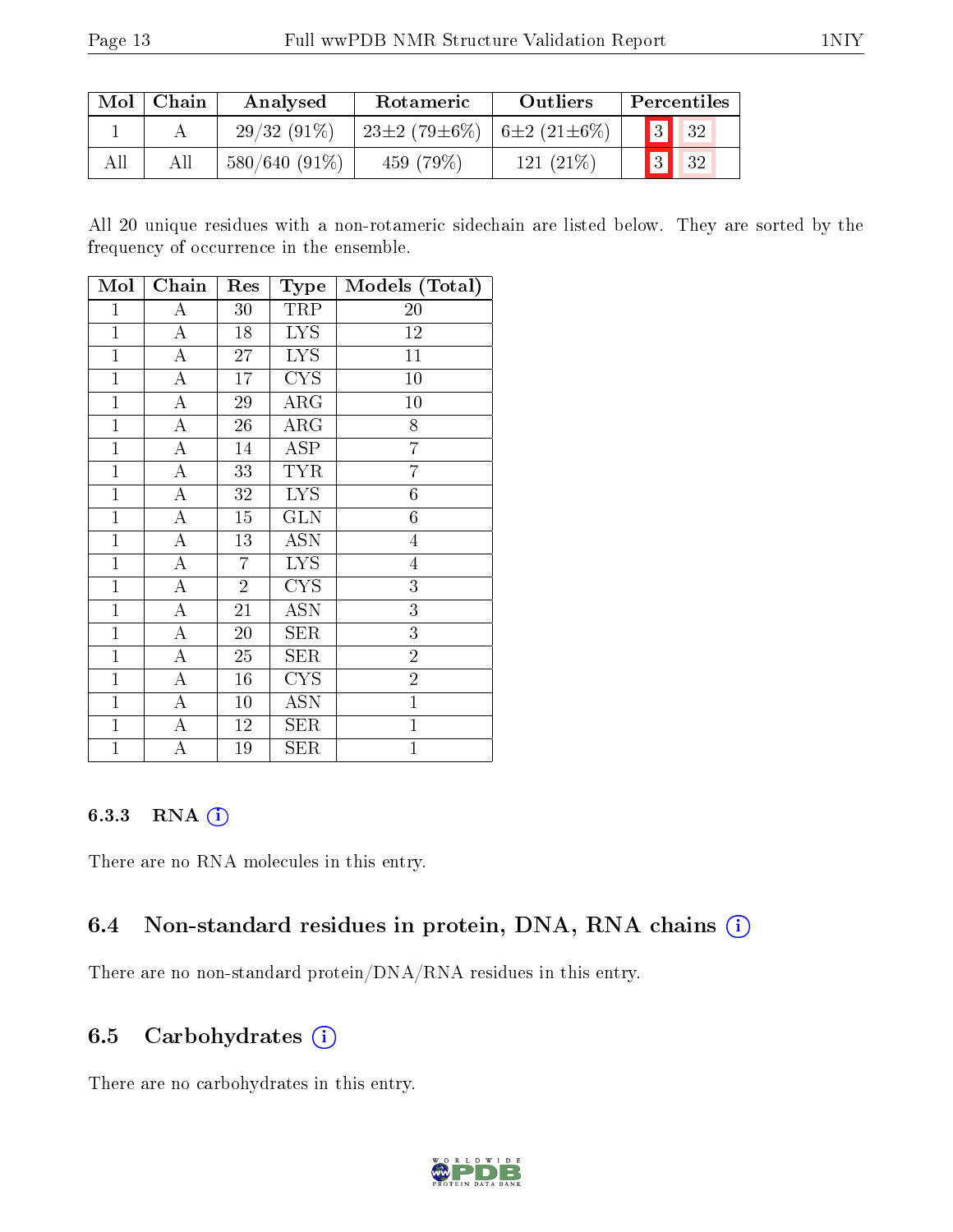## 6.6 Ligand geometry  $(i)$

There are no ligands in this entry.

## 6.7 [O](https://www.wwpdb.org/validation/2017/NMRValidationReportHelp#nonstandard_residues_and_ligands)ther polymers (i)

There are no such molecules in this entry.

## 6.8 Polymer linkage issues (i)

There are no chain breaks in this entry.